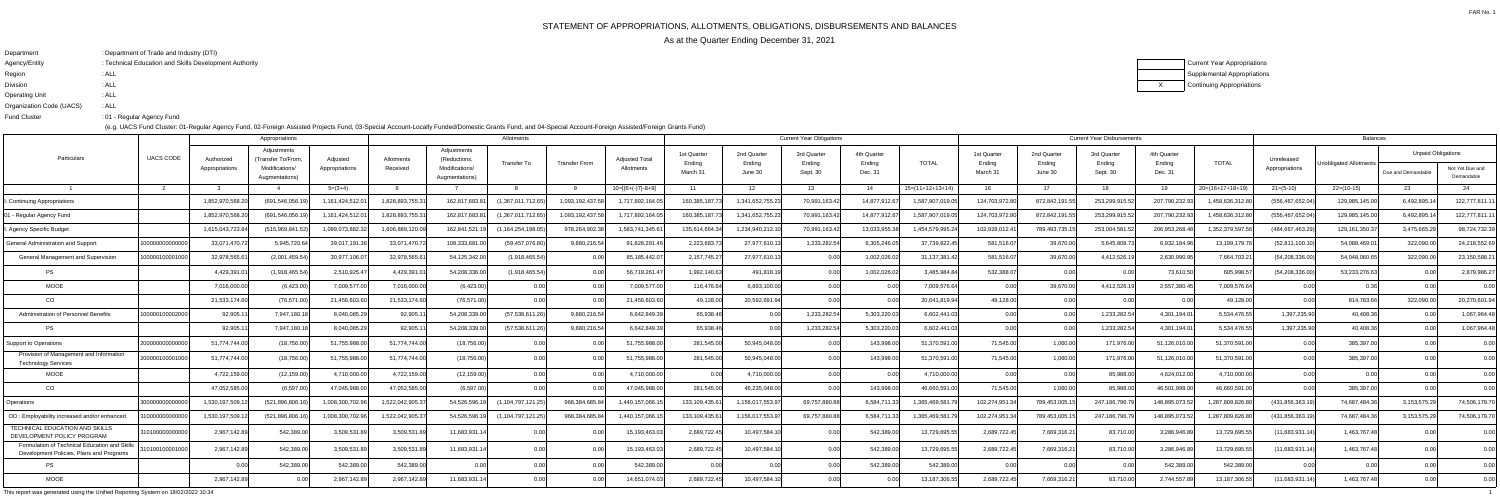| Current Y |
|-----------|
| Supplem   |
| Continuin |

Year Appropriations Supplemental Appropriationsuing Appropriations

| Department               | : Department of Trade and Industry (DTI)               |
|--------------------------|--------------------------------------------------------|
| Agency/Entity            | : Technical Education and Skills Development Authority |
| Region                   | : ALL                                                  |
| <b>Division</b>          | : ALL                                                  |
| <b>Operating Unit</b>    | : ALL                                                  |
| Organization Code (UACS) | : ALL                                                  |
| <b>Fund Cluster</b>      | :01 - Regular Agency Fund                              |
|                          |                                                        |

(e.g. UACS Fund Cluster: 01-Regular Agency Fund, 02-Foreign Assisted Projects Fund, 03-Special Account-Locally Funded/Domestic Grants Fund, and 04-Special Account-Foreign Assisted/Foreign Grants Fund)

|                                                                                                                                                                           |                  |                              | Appropriations                                                        |                            |                        |                                                                | <b>Current Year Obligations</b> |                |                              |                                   |                                  |                                   |                                  |                    | <b>Current Year Disbursements</b> |                                  | Balances                          |                                  |                   |                              |                        |                                                 |                               |
|---------------------------------------------------------------------------------------------------------------------------------------------------------------------------|------------------|------------------------------|-----------------------------------------------------------------------|----------------------------|------------------------|----------------------------------------------------------------|---------------------------------|----------------|------------------------------|-----------------------------------|----------------------------------|-----------------------------------|----------------------------------|--------------------|-----------------------------------|----------------------------------|-----------------------------------|----------------------------------|-------------------|------------------------------|------------------------|-------------------------------------------------|-------------------------------|
| Particulars                                                                                                                                                               | <b>UACS CODE</b> | Authorized<br>Appropriations | Adjustments<br>'Transfer To/From.<br>Modifications/<br>Augmentations) | Adiusted<br>Appropriations | Allotments<br>Received | Adjustments<br>(Reductions<br>Modifications/<br>Augmentations) | Transfer To                     | Transfer From  | Adiusted Total<br>Allotments | 1st Quarter<br>Ending<br>March 31 | 2nd Quarter<br>Ending<br>June 30 | 3rd Quarter<br>Ending<br>Sept. 30 | 4th Quarter<br>Ending<br>Dec. 31 | TOTAL              | 1st Quarter<br>Ending<br>March 31 | 2nd Quarter<br>Ending<br>June 30 | 3rd Quarter<br>Ending<br>Sept. 30 | 4th Quarter<br>Ending<br>Dec. 31 | <b>TOTAL</b>      | Unreleased<br>Appropriations | Unobligated Allotments | <b>Unpaid Obligations</b><br>Due and Demandable | Not Yet Due and<br>Demandable |
|                                                                                                                                                                           |                  |                              |                                                                       | $5=(3+4)$                  |                        |                                                                |                                 |                | $10=[(6+(-)7)-8+9]$          | 11                                | 12                               | 13                                | -14                              | $15=(11+12+13+14)$ |                                   | 17                               | 18                                | 19                               | $20=(16+17+18+19$ | $21=(5-10)$                  | $22=(10-15)$           | 23                                              |                               |
| TECHNICAL EDUCATION AND SKILLS<br>DEVELOPMENT REGULATORY PROGRAM                                                                                                          | 02000000000      |                              |                                                                       |                            | 0.001                  | 707,766.8                                                      |                                 |                | 707,766.84                   | 0.00                              | 183,830.42                       | 91,915.2                          | 432,021.2                        | 707,766.84         | 0.00                              | 183,830.42                       | 91,915.21                         | 432,021.                         | 707,766.8         | (707, 766.84)                |                        |                                                 | 0.00                          |
| Development, Implementation, Monitoring, and<br>Evaluation of Assessment and Certification Syster                                                                         | 020010000200     |                              |                                                                       |                            | 0.00l                  | 707,766.84                                                     | 0.00                            |                | 707,766.84                   |                                   | 183,830.42                       | 91,915.2                          | 432,021.21                       | 707,766.84         | 0.00                              | 183,830.42                       | 91,915.21                         | 432,021.                         | 707,766.84        | (707, 766.84)                |                        |                                                 |                               |
| <b>PS</b>                                                                                                                                                                 |                  |                              |                                                                       |                            |                        | 707,766.84                                                     |                                 |                | 707,766.84                   |                                   | 183,830.42                       | 91,915.2                          | 432,021.21                       | 707,766.84         | 0.00                              | 183,830.42                       | 91,915.21                         | 432,021.                         | 707,766.8         | (707, 766.84)                | 0.00                   |                                                 | 0.00                          |
| TECHNICAL EDUCATION AND SKILLS<br>DEVELOPMENT PROGRAM                                                                                                                     | 10300000000000   | 1,527,230,366.2              | (522,439,195.1                                                        | 1,004,791,171.0            | 1,518,533,373.         | 42.134.898.2                                                   | (1, 104, 797, 121.25)           | 968.384.685.   | 1,424,255,836.               | 130,419,713.                      | 1,145,336,139.4                  | 69,665,965.                       | 5,610,301.1                      | 1.351.032.119.40   | 99,585,228.89                     | 781,599,858.                     | 247,011,171.                      | 145,176,105.42                   | 1,273,372,364.4   | (419,464,665.2               | 73,223,716.88          | 3,153,575.29                                    | 74,506,179.70                 |
| Promotion, Development and Implementation of<br><b>Quality Technical Education and Skills</b><br><b>Development Programs</b>                                              | 10300100001000   | 801,760,436.38               | (272,758,310.72                                                       | 529,002,125.66             | 795,610,325.72         | 20,587,636.3                                                   | (441.338.954.60)                | 405, 177, 245. | 780,036,252.49               | 47.559.431.3                      | 643,162,084.1                    | 32,414,826.79                     | 5,091,701.96                     | 728,228,044.2      | 41,483,773.37                     | 285,663,167.2                    | 187,302,812.82                    | 139,637,762.                     | 654,087,515.      | (251, 034, 126.83)           | 51,808,208.22          | 3,153,575.29                                    | 70,986,953.41                 |
| PS                                                                                                                                                                        |                  | 20,600,127.6                 | 13,744,210.7                                                          | 34, 344, 338. 3            | 27,149,172.95          | 5,214,052.42                                                   | (12,600,112.19)                 | 10,942,577.33  | 30,705,690.5                 | 1,376,688.95                      | 4,023,096.38                     | 3,601,408.98                      | 26,054,599.28                    | 35,055,793.59      | 1.311.138.52                      | 2,043,132.74                     | 3,744,271.54                      | 25,217,058.42                    | 32,315,601.2      | 3.638.647.88                 | (4,350,103.08)         | 2,470,337.29                                    | 269,855.08                    |
| <b>MOOE</b>                                                                                                                                                               |                  | 611,908,095.3                | (287.776.461.46                                                       | 324,131,633.87             | 598,893,556.0          | 14,003,899.3                                                   | (428,738,842.41                 | 394,234,667.6  | 578,393,280.58               | 46,182,742.39                     | 469,802,290.1                    | 28,698,763.47                     | 6,459,573.56                     | 551,143,369.60     | 40,172,634.85                     | 282,318,402.53                   | 183,535,941.2                     | 17,131,860.                      | 523,158,839.2     | (254, 261, 646. 7            | 27,249,910.98          | 547,242.00                                      | 27,437,288.33                 |
| CO                                                                                                                                                                        |                  | 169,252,213.4                | 1,273,940.0                                                           | 170,526,153.40             | 169,567,596.7          | 1,369,684.6                                                    |                                 |                | 170,937,281.40               |                                   | 169,336,697.6                    | 114,654.34                        | (27, 422, 470.88)                | 142,028,881.       |                                   | 1,301,632.00                     | 22,600.0                          | 97,288,843.0                     | 98,613,075.08     | (411, 128.00)                | 28,908,400.32          | 135,996.00                                      | 43,279,810.00                 |
| Promotion, Development, Implementation,<br>Monitoring, and Evaluation of Technical Educat<br>and Skills Development Scholarship and Student<br><b>Assistance Programs</b> | 10300100002000   | 725,469,929.85               | (249.680.884.44)                                                      | 475,789,045.4              | 722,923,047.           | 21,547,261.84                                                  | (663,458,166.65)                | 563,207,440.84 | 644,219,583.79               | 82,860,281.82                     | 502,174,055.2                    | 37,251,138.88                     | 518,599                          | 622,804,075.13     | 58,101,455.52                     | 495,936,691.2                    | 59,708,358.7                      | 5,538,343.3                      | 619,284,848.84    | (168, 430, 538, 38)          | 21,415,508.66          | റ ററ                                            | 3,519,226.29                  |
| PS                                                                                                                                                                        |                  | 71,500.00                    | 1,914,636.3                                                           | 1,986,136.30               | 291,714.80             | 1,694,421.50                                                   | 0.00                            |                | 1,986,136.30                 | 0.00                              | 1,775,000.00                     |                                   |                                  | 1,775,000.00       | 0.001                             | 1,775,000.00                     | 0.00                              |                                  | 1,775,000.00      |                              | 211,136.30             |                                                 |                               |
| <b>MOOE</b>                                                                                                                                                               |                  | 725,398,429.8                | (251.595.520.7                                                        | 473.802.909.               | 722,631,332.9          | 19,852,840.3                                                   | (663,458,166.65                 | 563.207.440.8  | 642,233,447.49               | 82.860.281.8                      | 500.399.055.2                    | 37,251,138.88                     | 518.599.                         | 621,029,075.13     | 58,101,455.52                     | 494,161,691.                     | 59,708,358.7                      | 5,538,343.3                      | 617,509,848.8     | (168,430,538.38              | 21,204,372.36          |                                                 | 3,519,226.29                  |
| Special Purpose Fund                                                                                                                                                      |                  | 237,926,844.3                | (175,576,214.67                                                       | 62,350,629.69              | 222,004,635.2          | (23, 837.38)                                                   | (202,757,514.60                 | 114,927,535.2  | 134, 150, 818.44             | 24,770,523.3                      | 106,712,543.13                   | 0.00                              | 1,843,957.29                     | 133,327,023.81     | 21,775,960.39                     | 83,348,456.40                    | 295,334.00                        | 836,964.4                        | 106,256,715.2     | (71,800,188.75)              | 823,794.63             | 3,017,229.85                                    | 24,053,078.72                 |
| Operations                                                                                                                                                                | 3000000000000    | 237,926,844.3                | (175, 576, 214.6)                                                     | 62,350,629.69              | 222,004,635.2          | (23, 837.38)                                                   | (202,757,514.60                 | 114,927,535.2  | 134,150,818.44               | 24,770,523.39                     | 106,712,543.13                   |                                   | 1,843,957.2                      | 133,327,023.8      | 21,775,960.39                     | 83,348,456.40                    | 295,334.00                        | 836,964.4                        | 106,256,715.      | (71,800,188.75               | 823,794.63             | 3,017,229.85                                    | 24,053,078.72                 |
| OO: Employability increased and/or enhanced                                                                                                                               | 1000000000000    | 237,926,844.36               | (175,576,214.6)                                                       | 62,350,629.69              | 222,004,635.2          | (23, 837.38)                                                   | (202,757,514.60                 | 114,927,535.2  | 134,150,818.44               | 24,770,523.3                      | 106,712,543.13                   | 0.00                              | 1,843,957.                       | 133,327,023.81     | 21,775,960.39                     | 83,348,456.40                    | 295,334.00                        | 836,964.4                        | 106,256,715       | (71,800,188.75               | 823,794.63             | 3,017,229.85                                    | 24,053,078.72                 |
| TECHNICAL EDUCATION AND SKILLS<br>DEVELOPMENT PROGRAM                                                                                                                     | 1030000000000    | 237,926,844.36               | (175, 576, 214.67)                                                    | 62,350,629.69              | 222,004,635.2          | (23, 837.38)                                                   | (202, 757, 514.60)              | 114,927,535.2  | 134,150,818.44               | 24,770,523.39                     | 106,712,543.13                   | n nn                              | 1,843,957.2                      | 133,327,023.81     | 21,775,960.39                     | 83,348,456.40                    | 295,334.00                        | 836,964.4                        | 106,256,715.2     | (71,800,188.75)              | 823,794.63             | 3,017,229.85                                    | 24,053,078.72                 |
| Promotion, Development and Implementation o<br>Quality Technical Education and Skills<br><b>Development Programs</b>                                                      | 310300100001000  | 11,311,701.41                | (2,801,947.87)                                                        | 8,509,753.54               | 8,646,287.2            | (4.38)                                                         | (104, 911.00)                   | 0.00           | 8,541,371.89                 | 622,291.56                        | 6,075,119.96                     | 0.00                              | 1,843,957.29                     | 8,541,368.81       | 622,291.56                        | 1,098,441.93                     | 295,334.00                        | 836,964.45                       | 2,853,031.94      | (31,618.35)                  |                        | 3,017,229.85                                    | 2,671,107.02                  |
| PS                                                                                                                                                                        |                  | 11,311,701.41                | (2,801,947.87)                                                        | 8,509,753.54               | 8,646,287.2            | (4.38)                                                         | (104, 911.00)                   | - N N          | 8,541,371.89                 | 622,291.56                        | 6,075,119.96                     | 0.00                              | 1,843,957.29                     | 8,541,368.81       | 622,291.56                        | 1,098,441.93                     | 295,334.00                        | 836,964.45                       | 2,853,031.94      | (31,618.35)                  | 3.08                   | 3,017,229.85                                    | 2,671,107.02                  |
| <b>MOOE</b>                                                                                                                                                               |                  |                              |                                                                       | 0.00                       | 0.00                   | 0.00                                                           | 0.00                            | 0.00           | 0.00                         | 0.00                              | 0.00                             | 0.00                              | 0.00                             | n nn               | 0.00                              | 0.00                             | 0.00                              |                                  | 0.00              | 0.001                        | 0.00                   | 0.00                                            | 0.00                          |
| Promotion, Development, Implementation,<br>Monitoring, and Evaluation of Technical Educaton                                                                               | 310300100002000  | 226,615,142.95               | (172, 774, 266.80)                                                    | 53,840,876.1               | 213,358,347.95         | (23,833.00)                                                    | (202, 652, 603.60)              | 114,927,535.20 | 125,609,446.55               | 24,148,231.83                     | 100,637,423.17                   | 0.001                             | 0.00                             | 124,785,655.00     | 21,153,668.83                     | 82,250,014.47                    | 0.00                              |                                  | 103,403,683.30    | (71, 768, 570.40)            | 823,791.55             | 0.00                                            | 21,381,971.70                 |

This report was generated using the Unified Reporting System on 18/02/2022 10:34<sup>2</sup>